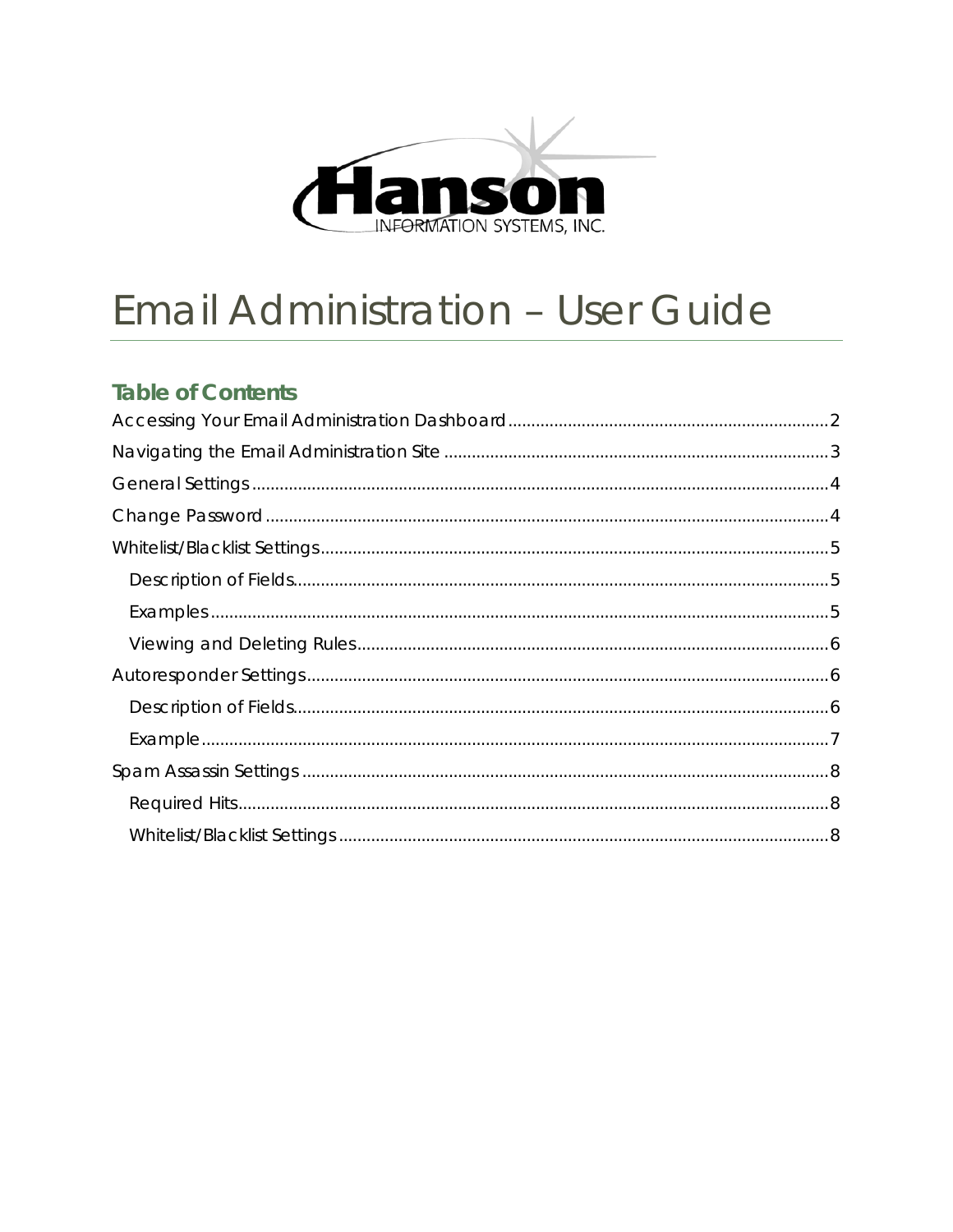# <span id="page-1-0"></span>**Accessing Your Email Administration Dashboard**

You can log in to your Hanson Information Systems email administration dashboard by visiting [http://emailadmin.hansoninfosys.com.](http://emailadmin.hansoninfosys.com/) Here you will need to log in with your full email address and password.

| INFORMATION SYSTEMS, INC.<br><b>Email Administration</b> |             |  |  |  |
|----------------------------------------------------------|-------------|--|--|--|
|                                                          |             |  |  |  |
| <b>Email Address</b>                                     | test@his.io |  |  |  |
| Password                                                 |             |  |  |  |
|                                                          | Login       |  |  |  |

If you do not know your password you will need to contact Hanson support by either calling 217-726-2400 or emailing [support@hansoninfosys.com.](mailto:support@hansoninfosys.com)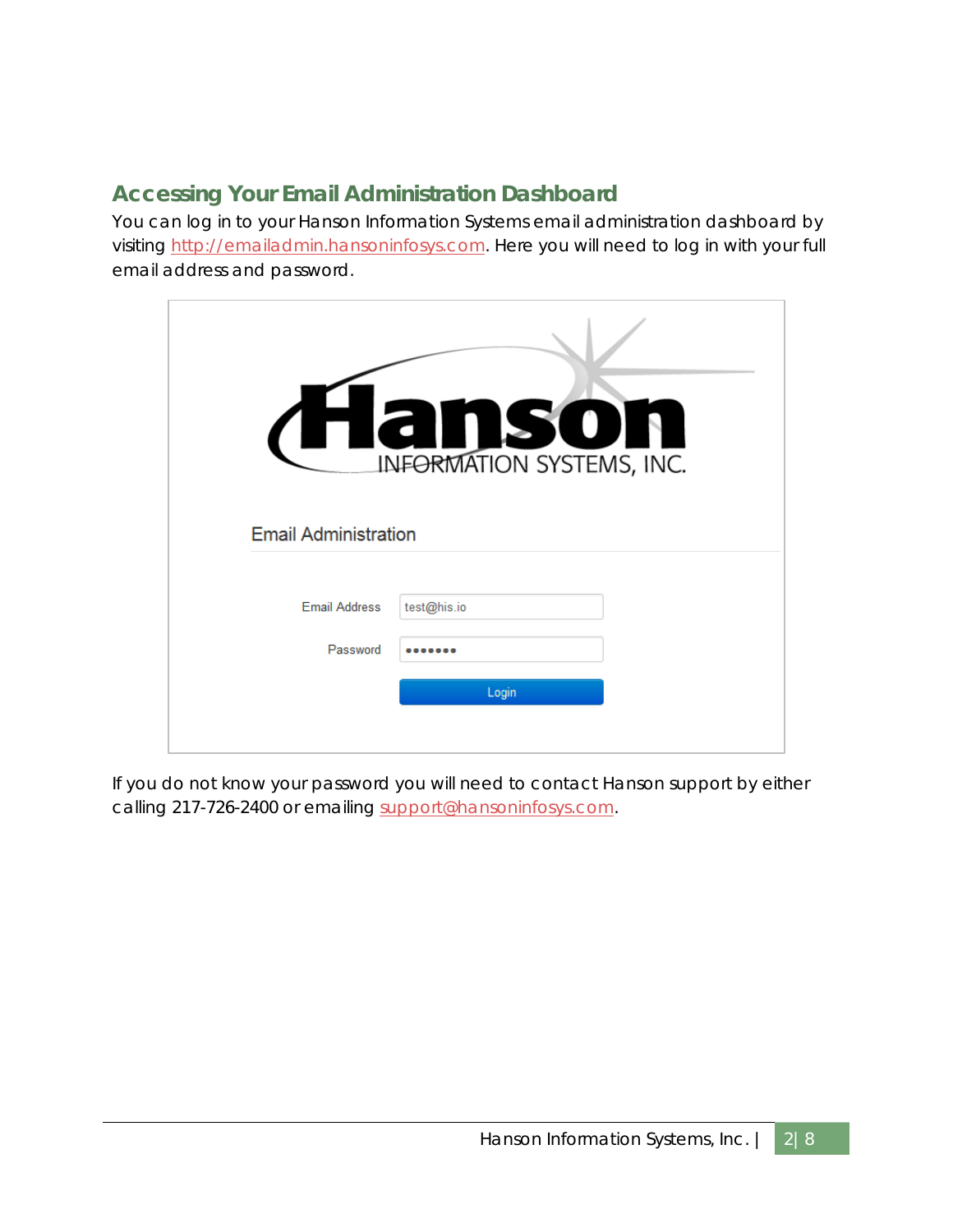# <span id="page-2-0"></span>**Navigating the Email Administration Site**

Once you are logged in you will notice that on the left side of the screen there are several navigation tabs.

| Hanson Information Systems Inc.   Email Administration                   |                         |                                                                                                                                                                                                                                | Logged in as test@his.io   Logout |
|--------------------------------------------------------------------------|-------------------------|--------------------------------------------------------------------------------------------------------------------------------------------------------------------------------------------------------------------------------|-----------------------------------|
| test@his.io                                                              |                         |                                                                                                                                                                                                                                |                                   |
| <b>A</b> General Settings<br>& Change Password                           | <b>General Settings</b> |                                                                                                                                                                                                                                |                                   |
| <b>O</b> Whitelist/Blacklist Settings<br><b>Z</b> Autoresponder Settings | Administrator           | <b>Hanson Information Systems</b>                                                                                                                                                                                              |                                   |
| Spam Assassin Settings                                                   | User                    | test@his.io                                                                                                                                                                                                                    |                                   |
|                                                                          |                         | Whitelist Only<br>This account will only receive email from whitelisted addresses<br>Spam On<br>Turn Spam Assassin on or off<br>Trash Only<br>All mail from senders not whitelisted will be immediately delivered to the trash |                                   |
|                                                                          |                         | Save Changes                                                                                                                                                                                                                   |                                   |
| © 2012 Hanson Information Systems Inc.                                   |                         |                                                                                                                                                                                                                                | <b>Webmail   Support</b>          |

- 1. **[General Settings](#page-3-0)** This screen shows your basic account information such as your account administrator and your username. You also have three settings you can change: Whitelist Only, Spam On, and Trash Only.
- 2. **[Change Password](#page-3-1)** Provides a form that can be used to reset your email account password.
- 3. **[Whitelist/Blacklist Settings](#page-4-0)** Allows you to create rules to block or allow all emails that meet specific criteria.
- 4. **[Autoresponder Settings](#page-5-1)** On this screen you can enter an autoresponder message that will automatically be sent to anyone that sends you an email. Here you can also enable or disable your autoresponder.
- 5. **[Spam Assassin Settings](#page-7-0)** This screen is intended to be used by more advanced users. Here you can change some of the settings that are used for your account by our spam filter.

You can end your session at any time by clicking the **logout** button in the upper right corner of the screen.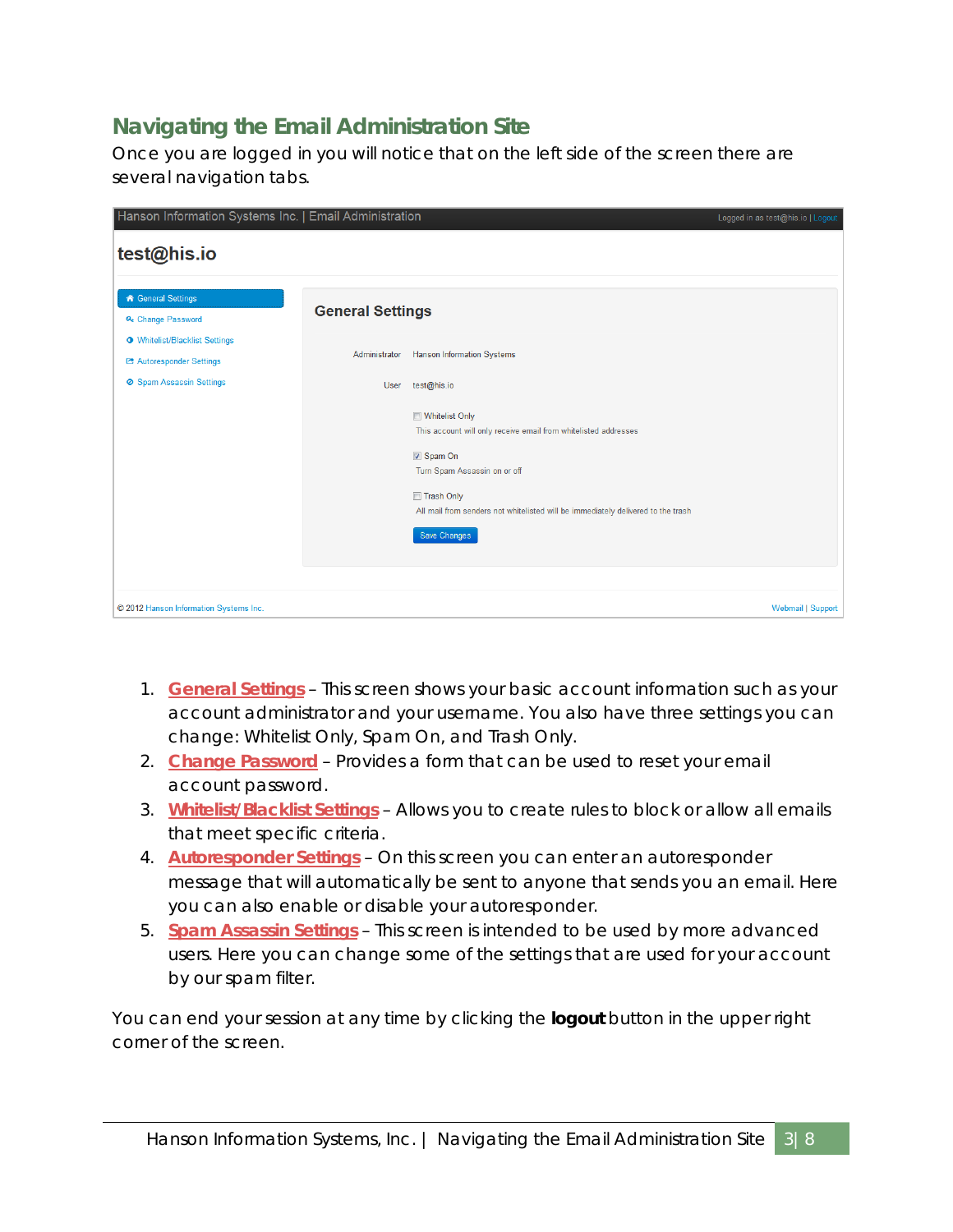## <span id="page-3-0"></span>**General Settings**

- 1. **Whitelist Only** Checking this box will cause your account to only receive email from the senders you have **whitelisted** in your [Whitelist/Blacklist Settings.](#page-4-0)
- 2. **Spam On** Checking this box will turn the Spam Assassin spam filter on and will activate the settings defined in your [Spam Assassin settings.](#page-7-0) In general you will want this box to be checked.
- 3. **Trash Only**  All mail from senders that are not specified as **whitelisted** in your [Whitelist/Blacklist settings](#page-4-0) will immediately be delivered to your trash.

## <span id="page-3-1"></span>**Change Password**

The "Change Password" tab will allow you to set a new password for your account. This form requires that you know your current password. If you do not know your current password please contact Hanson support by either calling 217-726-2400 or emailing [support@hansoninfosys.com.](mailto:support@hansoninfosys.com)

| <b>备 General Settings</b>             |                         |                 |
|---------------------------------------|-------------------------|-----------------|
| & Change Password                     | <b>Change Password</b>  |                 |
| <b>O</b> Whitelist/Blacklist Settings |                         |                 |
| <b>E</b> Autoresponder Settings       | <b>Current Password</b> |                 |
| <b>⊘</b> Spam Assassin Settings       | New Password            |                 |
|                                       | Confirm                 |                 |
|                                       |                         | Change Password |
|                                       |                         |                 |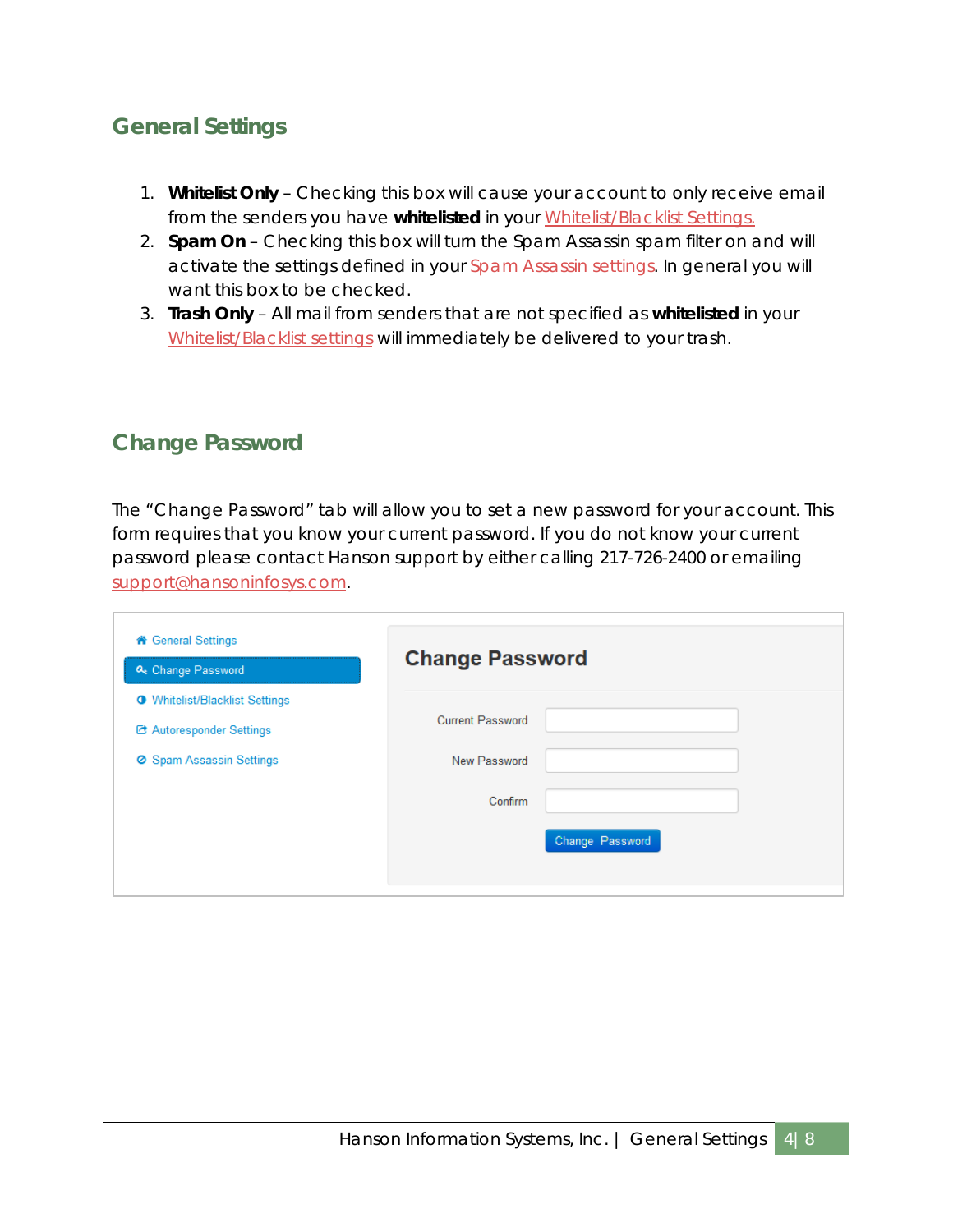## <span id="page-4-0"></span>**Whitelist/Blacklist Settings**

This tab will allow you to create rules for whitelisting and blacklisting messages.

#### <span id="page-4-1"></span>**Description of Fields**

The first dropdown contains only two options:

- 1. Whitelist Messages that satisfy this rule will **always** be delivered
- 2. Blacklist Messages that satisfy this rule will **never** be delivered

The second dropdown has four different options:

- 1. From If the sender of the message matches the text you enter for the address
- 2. Subject If the subject of the message contains the text you enter
- 3. Body If the body of the message contains the text you enter
- 4. Any If the sender, subject, or body contain the text you enter

In the textbox you will enter the address or text to search for.

**Note** – you can use the asterisk (\*) to denote a wildcard in this textbox.

After you enter the three fields for a rule simply click the "Add" button and your new rule will be immediately added.

#### <span id="page-4-2"></span>**Examples**

| <b>New Rule</b> |      |                     |     |
|-----------------|------|---------------------|-----|
| Whitelist       | From | *@hansoninfosys.com | Add |

This rule will tell the email system to always allow any message from any sender who has a hansoninfosys.com email address.

| <b>New Rule</b> |                                  |     |
|-----------------|----------------------------------|-----|
|                 | Blacklist   Subject   Free Offer | Add |
|                 |                                  |     |

This rule specifies that any email that has a subject containing the text "Free Offer" should not be delivered to your account.

| <b>New Rule</b> |      |                               |     |
|-----------------|------|-------------------------------|-----|
| Whitelist       | From | friend@hansoninfosys.com<br>▼ | Add |
|                 |      |                               |     |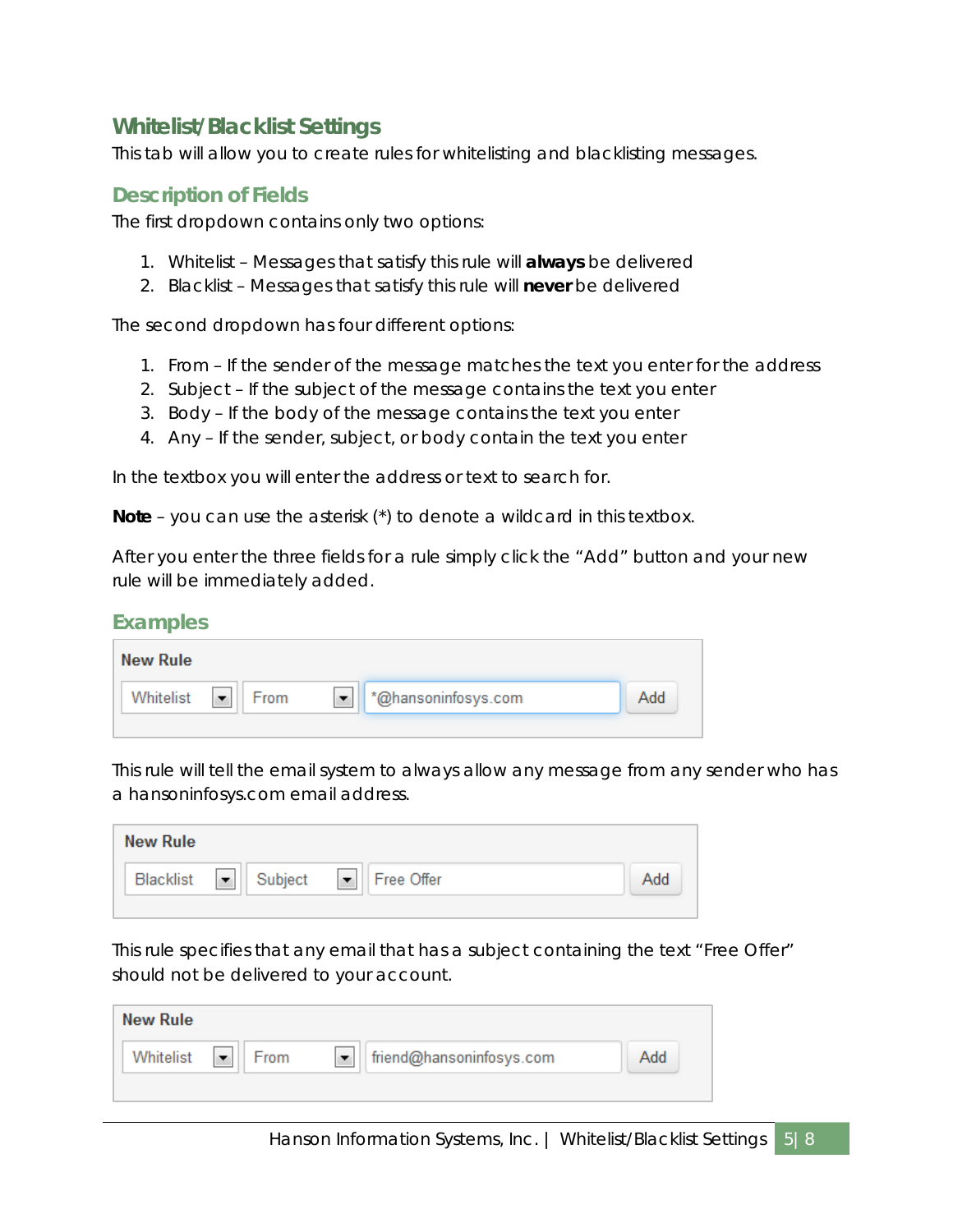This rule states that any email sent from **friend@hansoninfosys.com** should always be delivered to your account.

## <span id="page-5-0"></span>**Viewing and Deleting Rules**

You can see a list of all the rules for your account in the "Current Rules" table.

| <b>Current Rules</b> |                          |                    |                 |  |
|----------------------|--------------------------|--------------------|-----------------|--|
| Field                | <b>Address</b>           | Rule               | <b>Delete</b>   |  |
| From                 | *@hansoninfosys.com      | Whitelisted        | <b>音 Delete</b> |  |
| Subject              | Free Offer               | <b>Blacklisted</b> | <b>音 Delete</b> |  |
| From                 | friend@hansoninfosys.com | Whitelisted        | <b>奇 Delete</b> |  |
| 3 Rules              |                          |                    |                 |  |

If you ever want to delete one of the Whitelist/Blacklist rules you have created simply click the red **Delete** button and it will be immediately deleted.

## <span id="page-5-1"></span>**Autoresponder Settings**

The autoresponder allows you to set up a response message that will be sent any time someone sends an email to your account. You will still receive their message as normal, however this will return a response that can be used to indicate you are out of the office (or something similar). This is often referred to as an "Out of office reply."

## <span id="page-5-2"></span>**Description of Fields**

**Response** – The response is the message that will be returned to anyone that sends an email to your account.

**From** – The email address that you want your auto-response to be sent from. Leaving this field blank will cause the response to be sent from your own account.

**Expires** – The date you want your autoresponse to expire. Any messages sent to your account after the date you specify here will not trigger your autoresponse.

**Autoresponse Enabled** – This box must be checked in order for your autoresponder to be activated. You can fill out the response, from, and expired fields, but if you do not check this box your autoresponse will not be sent. This will allow you to set up your autoresponse ahead of time and enable/disable it whenever you need.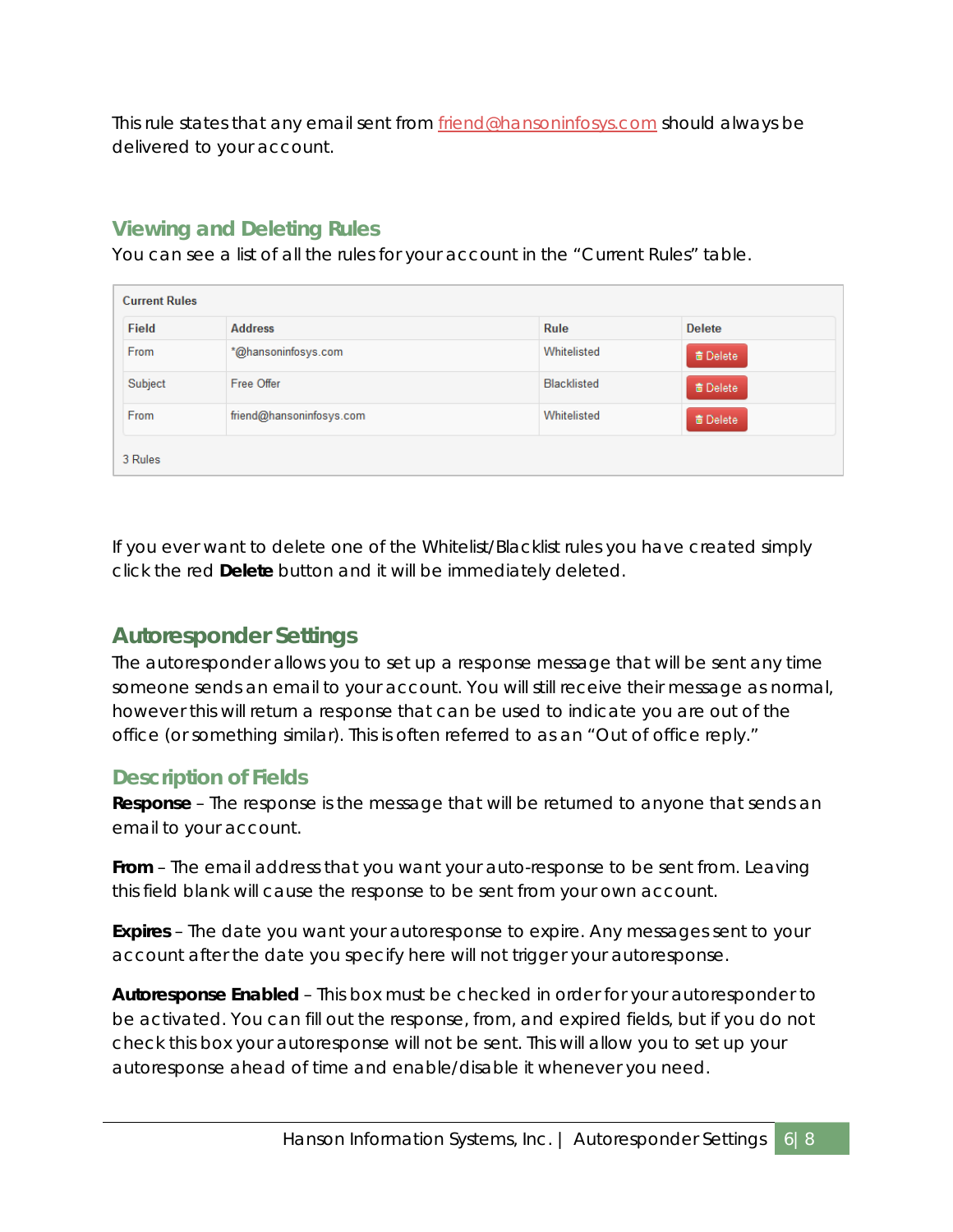#### <span id="page-6-0"></span>**Example**

| Autoresponse successfully updated at 03:48:39       |                                                                                                     | $\times$ |
|-----------------------------------------------------|-----------------------------------------------------------------------------------------------------|----------|
|                                                     |                                                                                                     |          |
| Response                                            |                                                                                                     |          |
| assistance please contact support@hansoninfosys.com | I will be out of the office from Monday, October 22 to Wednesday, October 24. If you need immediate |          |
| Thanks,                                             |                                                                                                     |          |
| John Doe                                            |                                                                                                     |          |
|                                                     |                                                                                                     |          |
|                                                     |                                                                                                     |          |
|                                                     |                                                                                                     |          |
|                                                     | аź.                                                                                                 |          |
|                                                     |                                                                                                     |          |
| From                                                |                                                                                                     |          |
|                                                     |                                                                                                     |          |
| Expires<br>2012-10-25                               |                                                                                                     |          |

In this example I have written a message that indicates I will be out of the office until Wednesday and I supply an alternate contact address. The From field was left blank so that the autoresponse will come from my account, and the Expires field is set to Thursday so that it will automatically disable the autoresponder when I am back in the office. Since I want the response to be enabled immediately I checked "Autoresponse Enabled."

After clicking "Save Changes" a green message will appear at the top indicating that the autoresponder settings were successfully saved.